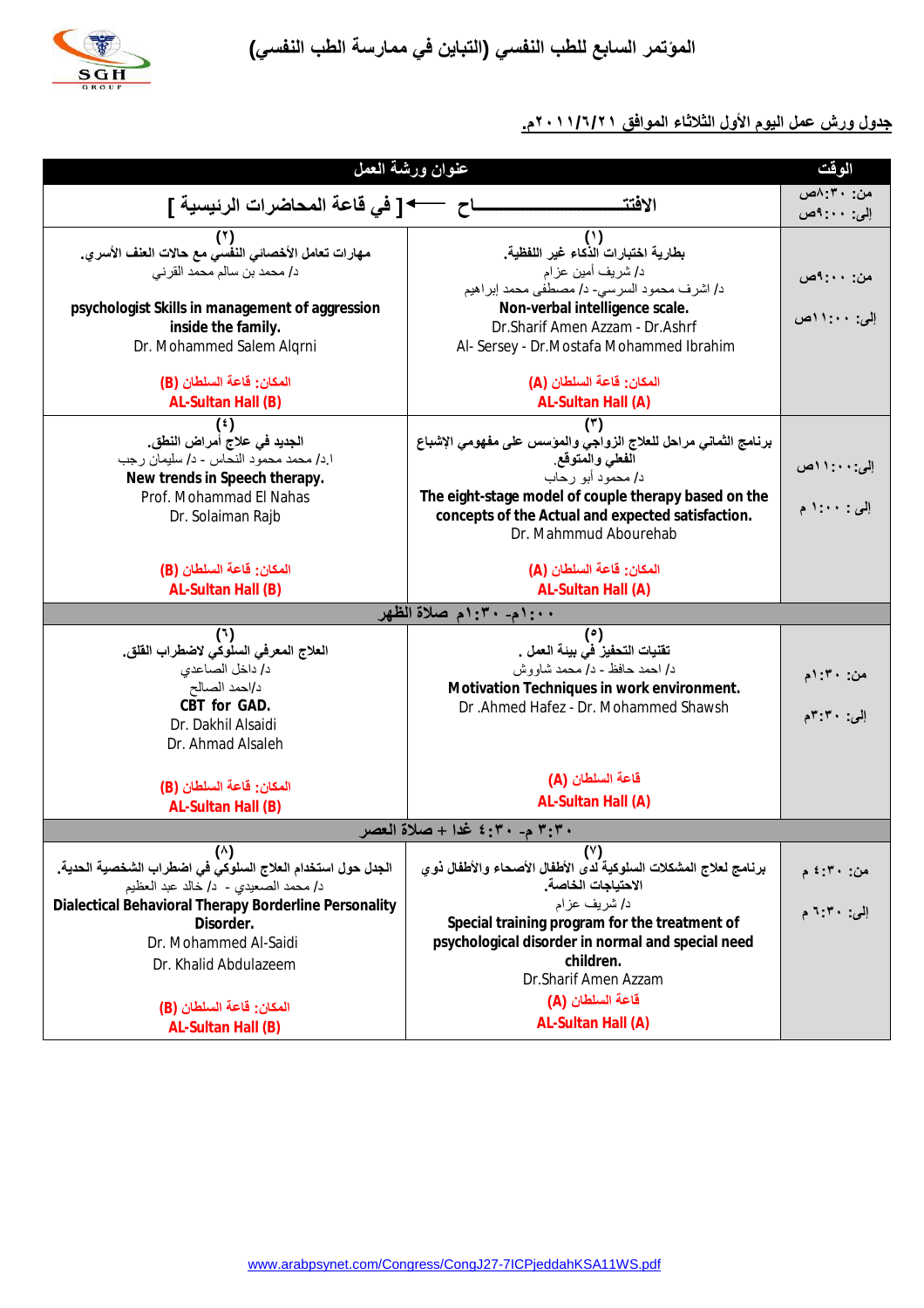



## **جدول ورش عمل الیوم الثاني الأربعاء الموافق ٢٠١١/٦/٢٢م.**

| عنوان ورشة العمل                                            |                                      |                        |                                                        |                |  |  |  |  |
|-------------------------------------------------------------|--------------------------------------|------------------------|--------------------------------------------------------|----------------|--|--|--|--|
|                                                             |                                      | (3)                    |                                                        |                |  |  |  |  |
| اضطراب تشتت الانتباه وفرط الحركة لدى البالغين لماذا الآن.!. |                                      |                        | العلاج عن طريق اللعب للأطفال                           |                |  |  |  |  |
| د/ محمد عبد الفتاح                                          |                                      | د موزة المالكي         |                                                        |                |  |  |  |  |
| Adult Attention deficit Hyperactivity (why now??).          |                                      | <b>Playing Therapy</b> |                                                        | من:<br>۸:۳۰ ص  |  |  |  |  |
| Dr. Mohammed Abdulfattah                                    |                                      |                        | Dr. moza almalki                                       |                |  |  |  |  |
|                                                             |                                      |                        |                                                        | إلى: ١٠:٣٠ص    |  |  |  |  |
| المكان: قاعة الأمباسدور                                     |                                      | المكان: قاعة الديوانية |                                                        |                |  |  |  |  |
| <b>Ambassador Hall</b>                                      |                                      | <b>AL-Dewanya Hall</b> |                                                        |                |  |  |  |  |
| (11)                                                        | (11)                                 |                        | (11)                                                   |                |  |  |  |  |
| كيف تتغلب على الحزن؟                                        | الجديد في علاج الوسواس القهري لدى    |                        | التنويم المغناطيسي                                     |                |  |  |  |  |
| د/ عمر المديفر                                              | الأطفال والمراهقين<br>ا د/ مها السيد |                        | (التطبيق والخلافات).                                   |                |  |  |  |  |
| Grief Management.                                           | ا د/ هبة الشهاوي                     |                        | د/ ماين فاروخ حسن<br>Clinical hypnosis - (Applications | من: ۳۰: ۱۰ص    |  |  |  |  |
| Dr. Omar Al-modaifer                                        | Updates in OSD Spectrum in           |                        | and controversies).                                    | إلى: ١٢:٢٠م    |  |  |  |  |
|                                                             | childhood and Adolescence.           |                        | Dr. Main farrukh Hassan                                |                |  |  |  |  |
|                                                             | Asse. Prof. Maha Alsaid              |                        |                                                        |                |  |  |  |  |
|                                                             | Ass. Prof. Heba Al-Shehawy           |                        |                                                        |                |  |  |  |  |
|                                                             |                                      |                        |                                                        |                |  |  |  |  |
|                                                             | المكان: قاعة الأمباسدور              |                        | المكان: قاعة الديوانية                                 |                |  |  |  |  |
| المكان: قاعة الحمراء                                        | <b>Ambassador Hall</b>               |                        | <b>AL-Dewanya Hall</b>                                 |                |  |  |  |  |
| <b>AL-Hamra Hall</b><br>١٢:٣٠ م - ١٠: ١م غداء + صلاة الظهر  |                                      |                        |                                                        |                |  |  |  |  |
|                                                             |                                      |                        |                                                        |                |  |  |  |  |
| (11)<br>العفف الأسرى                                        | (10)<br>اكتشاف مدعين المرض           |                        | (1)<br>مبادئ العلاج النفسي الجماعي <sub>.</sub>        |                |  |  |  |  |
| ا د/دعاء حامد                                               | د/ محمد الز هر اني                   |                        | د/ ميادة باناجا                                        |                |  |  |  |  |
| Domestic Violence.                                          | د/ محمود رشاد                        |                        | Principles of group                                    |                |  |  |  |  |
| Ass. Prof. Doaa Hamed.                                      | The detection of malingering.        |                        | psychotherapy.                                         | من: ۳۰: ۱م     |  |  |  |  |
|                                                             | Dr. Mohammad Al Zahrani              |                        | Dr. Mayada Banaga                                      |                |  |  |  |  |
|                                                             | Dr. Mahmoud Rashad                   |                        |                                                        | إلى: ٣:٣٠م     |  |  |  |  |
| المكان: قاعة الحمراء                                        | المكان: قاعة الأمباسدور              |                        | المكان: قاعة الديوانية                                 |                |  |  |  |  |
| <b>AL-Hamra Hall</b>                                        | <b>Ambassador Hall</b>               |                        | <b>AL-Dewanya Hall</b>                                 |                |  |  |  |  |
| ٣٠٣٠م ـــ ٤٠٠٠ استراحة + صلاة العصر                         |                                      |                        |                                                        |                |  |  |  |  |
| ( ' ' ' )                                                   | $(1 \wedge)$                         |                        | (11)                                                   |                |  |  |  |  |
| اضطراب السلوك في الأطفال قبل سن المدرسة.                    | العلاج الزواجي                       |                        | العلاج المعرفي السلوكي للرهاب                          |                |  |  |  |  |
| ا د/ عفاف محمد                                              | ا د/محمد فكر ي- د/ مر و ي عبد المجيد |                        | الاجتماعي                                              |                |  |  |  |  |
| ا د/ هبة الشهاوي                                            | Marital therapy-facing (The          |                        | أ د. وائل أبو هندي - أ د. طارق ملوخية                  | إلى: • • : ٦ م |  |  |  |  |
| Disruptive behavior in preschool                            | Dragon).                             |                        | CBT for social phobia.                                 |                |  |  |  |  |
| children.                                                   | Ass .Prof: Mohammad Fekry            |                        | Prof. Wail Abohendy                                    |                |  |  |  |  |
| Prof. Afaf Mohammad                                         | Dr. Marwa Abdulmageid                |                        | Prof. Tareq Moulokhya                                  |                |  |  |  |  |
| Ass. Prof. Heba Al-Shehawy<br>المكان: قاعة الحمراء          | المكان: قاعة الأمباسدور              |                        | المكان: قاعة الديوانية                                 |                |  |  |  |  |
| <b>AL-Hamra Hall</b>                                        |                                      |                        | <b>AL-Dewanya Hall</b>                                 |                |  |  |  |  |
|                                                             | <b>Ambassador Hall</b>               |                        |                                                        |                |  |  |  |  |